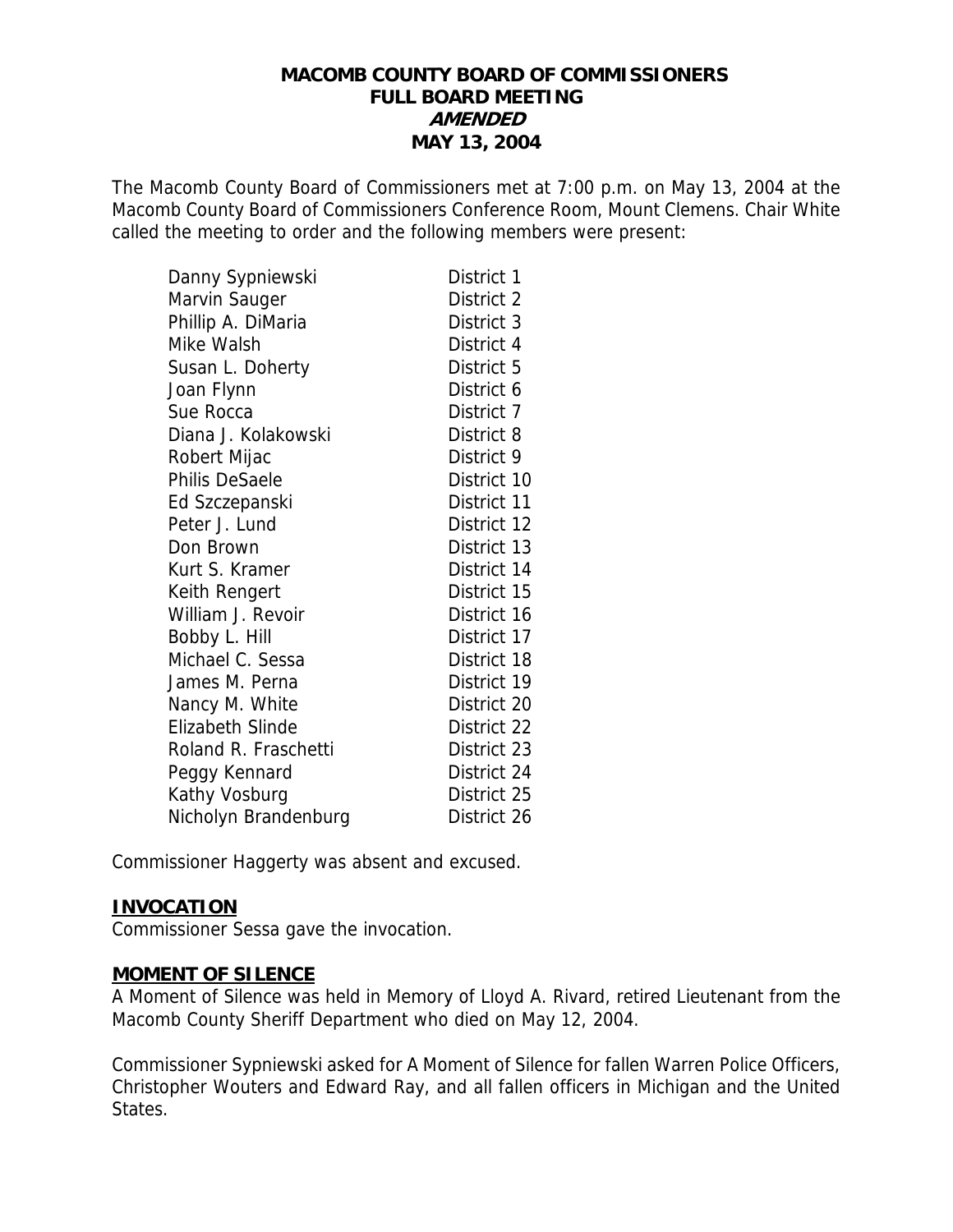MACOMB COUNTY BOARD OF COMMISSIONERS - AMENDED FULL BOARD May 13, 2004

# **AGENDA**

A **MOTION** to Adopt the Agenda, was made by Commissioner Slinde, supported by Commissioner Rengert, and the **MOTION CARRIED.**

# **MINUTES**

A **MOTION** to approve the minutes dated April 29, 2004 was made by Commissioner Rengert, supported by Commissioner Perna, and the **MOTION CARRIED**.

### **PUBLIC PARTICIPATION**

**Ruthie Stevenson, 69 Beyne Street, Mt. Clemens, Citizen of Macomb County and President of the Macomb County NAACP.** 

Spoke about racial issues.

### **Ron Grogan, 1886 River Road, St. Clair**

Spoke about problems with the Youth Home and the Juvenile Court system. Concerns about emergency exits at Youth Home and Juvenile Court building.

### **Gregory Murray, 62 Rathbone, Mt. Clemens**

Spoke about Youth Home being in need of professional administrative resources; issues regarding donations received by Youth Home and its uses over the last 10 years; and training at the Youth Home.

#### **COMMITTEE REPORTS:**

# **COMMUNITY SERVICES COMMITTEE – May 3, 2004**

The Clerk read the recommendation from the Community Services Committee and a **MOTION** was made by Chairperson Kennard, supported by Vice-Chairperson Brandenburg, to adopt the committee recommendation.

1. AUTHORIZE THE MACOMB COUNTY COMMUNITY SERVICES AGENCY TO SUBMIT AN AMENDMENT TO THE COMMUNITY SERVICES BLOCK GRANT APPLICATION FOR 2003-2004.

# **THE MOTION CARRIED.**

# **OPERATIONAL SERVICES COMMITTEE – May 4, 2004**

The Clerk read the recommendations from the Operational Services Committee and a **MOTION** was made by Chairperson Rengert, supported by Vice-Chairperson Sauger, to adopt the committee recommendations.

Commissioner Brandenburg asked to separate Motions #2, #3 and #6. There were **NO** objections.

A vote was taken on the following:

1. APPROVE THE REQUEST FROM THE CITY OF MT. CLEMENS AND THE MT. CLEMENS DOWNTOWN DEVELOPMENT AUTHORITY FOR THE USE OF THE PARKING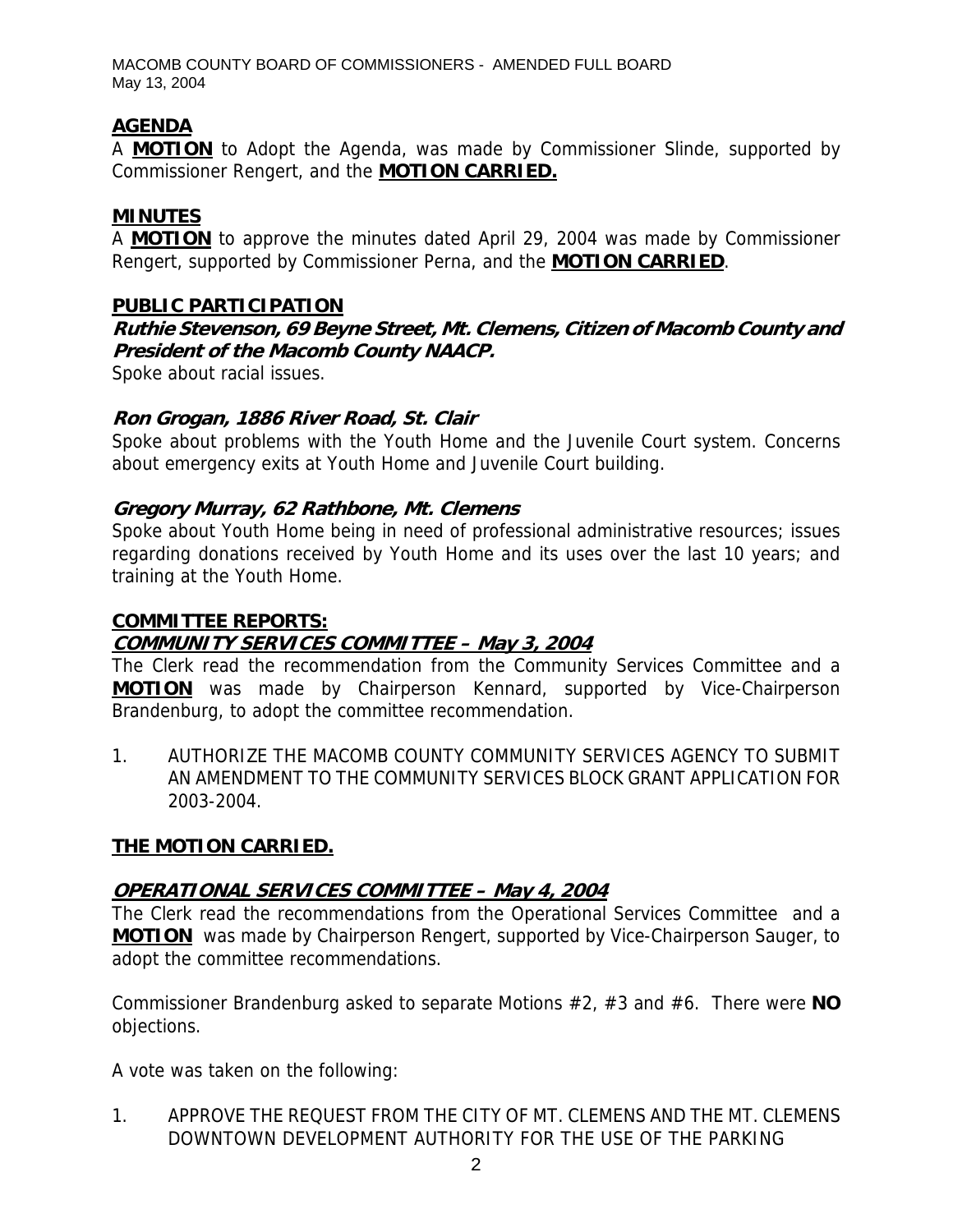STRUCTURE ON THE FOLLOWING DATES: FRIDAY, JULY 2, 2004, THE EVENING OF FRIDAY, AUGUST 27, 2004 AND FRIDAY, DECEMBER 31, 2004; FURTHER, THE CITY WILL PROVIDE LIABILITY INSURANCE NAMING THE COUNTY AS ADDITIONAL INSURED, ALONG WITH ADDITIONAL SECURITY AND POLICE FOR ALL EVENTS, AND A FIRE WATCH TEAM FOR THE NEW YEARS GALA; A FEE OF \$3.00 PER VEHICLE WILL BE CHARGED AND THE COUNTY WILL BE REIMBURSED IN THE EVENT REVENUES DO NOT EXCEED EXPENSES.

4. AUTHORIZE PAYMENT FOR THE WORK PERFORMED AS FOLLOWS:

| MARTHA T. BERRY<br>RENOVATION     | ELLISDON MICHIGAN                | \$199,392.27 |
|-----------------------------------|----------------------------------|--------------|
| MACOMB COUNTY JAIL                | GILLIS ELECTRIC. INC.            | \$180,803.02 |
| JUVENILE JUSTICE<br><b>CENTER</b> | PROJECT CONTROL<br>SYSTEMS, INC. | \$46.119.95  |

FURTHER, FUNDS ARE AVAILABLE IN THE CAPITAL BUDGET.

- 5. CONCUR WITH THE PURCHASING MANAGER AND ENTER INTO A 48 MONTH LEASE WITH AUTOMATED MAILING SOLUTIONS FOR ONE HASLER POWER POST IMCM MAIL PROCESSOR AT A MONTHLY RATE OF \$808.00 FOR THE MAILROOM; FUNDS ARE AVAILABLE TO FUND THIS LEASE FROM THE MAILROOM RENTAL BUDGET.
- 7. APPROVE CHANGE ORDER NUMBER 6 IN THE AMOUNT OF \$115,797.00 AS RECOMMENDED BY THE ARCHITECT, EDMUND LONDON & ASSOCIATES, INC.; FUNDS ARE AVAILABLE IN THE CONSTRUCTION CONTINGENCY.
- 8. AWARD THE PARKING STRUCTURE RESTORATION PROJECT TO THE LOW BIDDER, WESTERN WATERPROOFING COMPANY, IN THE AMOUNT OF \$79,507.00; FUNDS ARE AVAILABLE IN THE CAPITAL BUDGET.

# **THE MOTION CARRIED.**

#### **SEPARATED MOTION**

2. AUTHORIZE NEGOTIATIONS BETWEEN THE COUNTY OF MACOMB AND THE CITY OF WARREN DOWNTOWN DEVELOPMENT AUTHORITY FOCUSING ON AN ALTERNATE SITE LOCATED IN THE CITY OF WARREN (MAJESTIC PLAZA) TO HOUSE THE HEALTH DEPARTMENT AND THE FAMILY INDEPENDENCE AGENCY (STATE OF MICHIGAN); THE RELOCATION IS CONTINGENT UPON SATISFYING THE NEEDS OF BOTH DEPARTMENTS, AT NO COST TO THE COUNTY OR THE FAMILY INDEPENDENCE AGENCY (STATE OF MICHIGAN), FOR APPROPRIATE SQUARE FOOTAGE, WITH THE FINAL AGREEMENT BROUGHT TO THE OPERATIONAL

SERVICES COMMITTEE FOR THEIR REVIEW AND APPROVAL.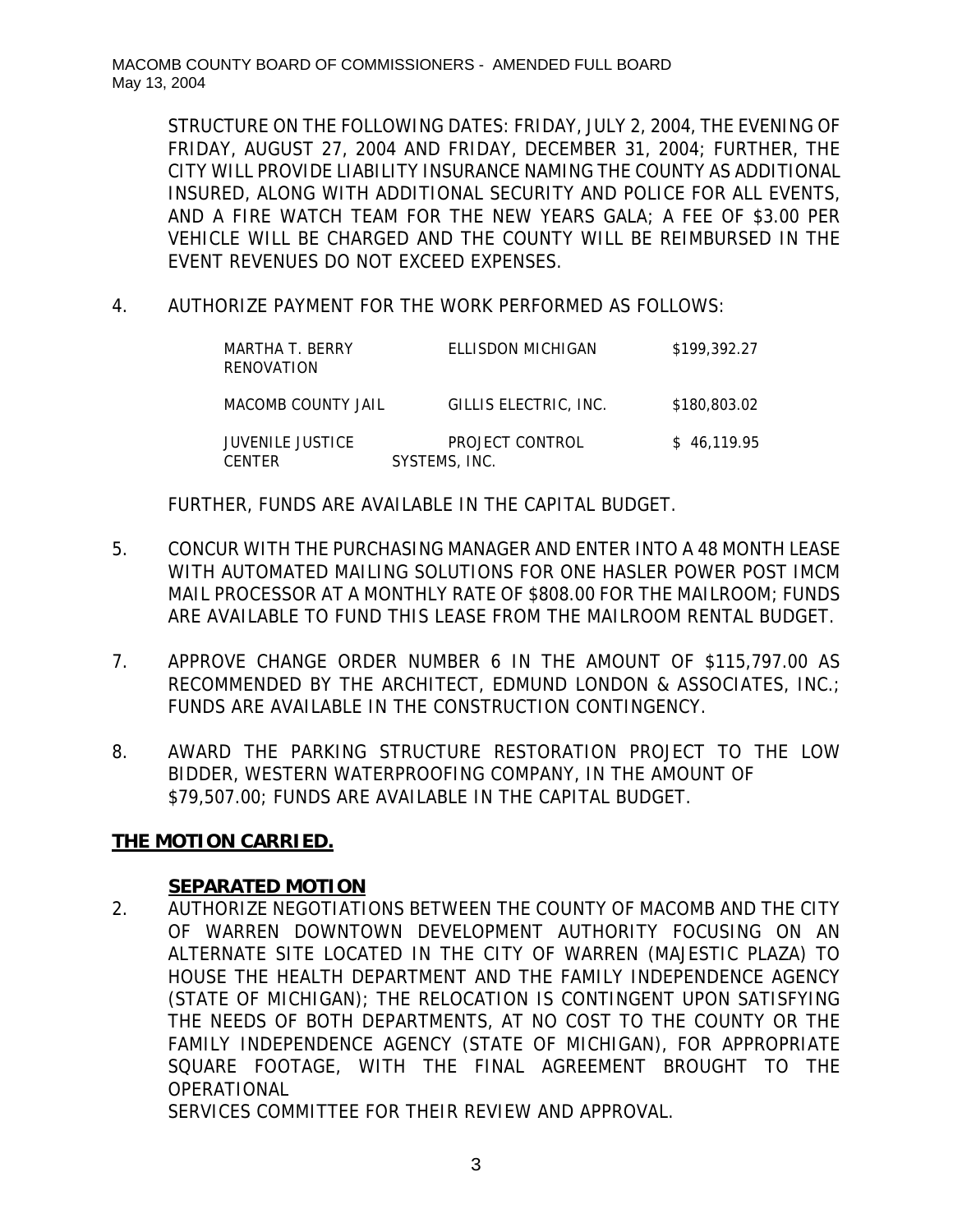MACOMB COUNTY BOARD OF COMMISSIONERS - AMENDED FULL BOARD May 13, 2004 Commissioner Brandenburg stated she will be voting **NO**. Inquired as to what kind of

contingency they are going to give the county.

**THE MOTION CARRIED,** with Commissioner Brandenburg voting **NO.**

# **SEPARATED MOTION**

3. APPROVE EDMUND LONDON & ASSOCIATES FOR MACOMB COUNTY COURT BUILDING FIRST FLOOR RENOVATIONS AND MACOMB COUNTY BUILDING RENOVATIONS.

Commissioner Brandenburg stated she will be voting **NO**. Does not want employees to be assessed city taxes.

**THE MOTION CARRIED,** with Commissioner Brandenburg voting **NO.**

### **SEPARATED MOTION**

6. APPROVE CHANGE ORDER NUMBER 5 IN THE AMOUNT OF \$277,848.00 AS RECOMMENDED BY THE ARCHITECT, WAKELY ASSOCIATES, INC.; FUNDS ARE AVAILABLE IN THE CONSTRUCTION CONTINGENCY.

Commissioner Brandenburg stated she will be voting **NO**. Indicated that too much additional money is being spent with all these approved change orders.

**THE MOTION CARRIED**, with Commissioner Brandenburg voting **NO.**

# **LEGISLATIVE & ADMINISTRATIVE SERVICES COMMITTEE – May 5, 2004**

The Clerk read the recommendation from the Personnel Committee and a **MOTION** was made by Chairperson Szczepanski, supported by Vice-Chairperson Hill, to adopt the committee recommendation.

1. APPROVE THE FOLLOWING MISCELLANEOUS DEPARTMENT REQUESTS:

ONE STANDARD NETWORKED LASER PRINTER FOR DISTRICT COURT PROBATION AT A COST NOT TO EXCEED \$1,729.00; FUNDING IS AVAILABLE IN THE CAPITAL IMPROVEMENT FUND – MIS EQUIPMENT ACCOUNT;

ONE STANDARD LAPTOP COMPUTER WITH CARRYING CASE, ONE KEYBOARD AND ONE USB MOUSE FOR THE BOARD OF COMMISSIONERS AT A COST NOT TO EXCEED \$2,501.47; FUNDING IS AVAILABLE IN THE CAPITAL IMPROVEMENT FUND – MIS EQUIPMENT ACCOUNT.

# **THE MOTION CARRIED.**

# **HEALTH SERVICES COMMITTEE – May 7, 2004**

The Clerk read the recommendation from the Health Services Committee and a **MOTION**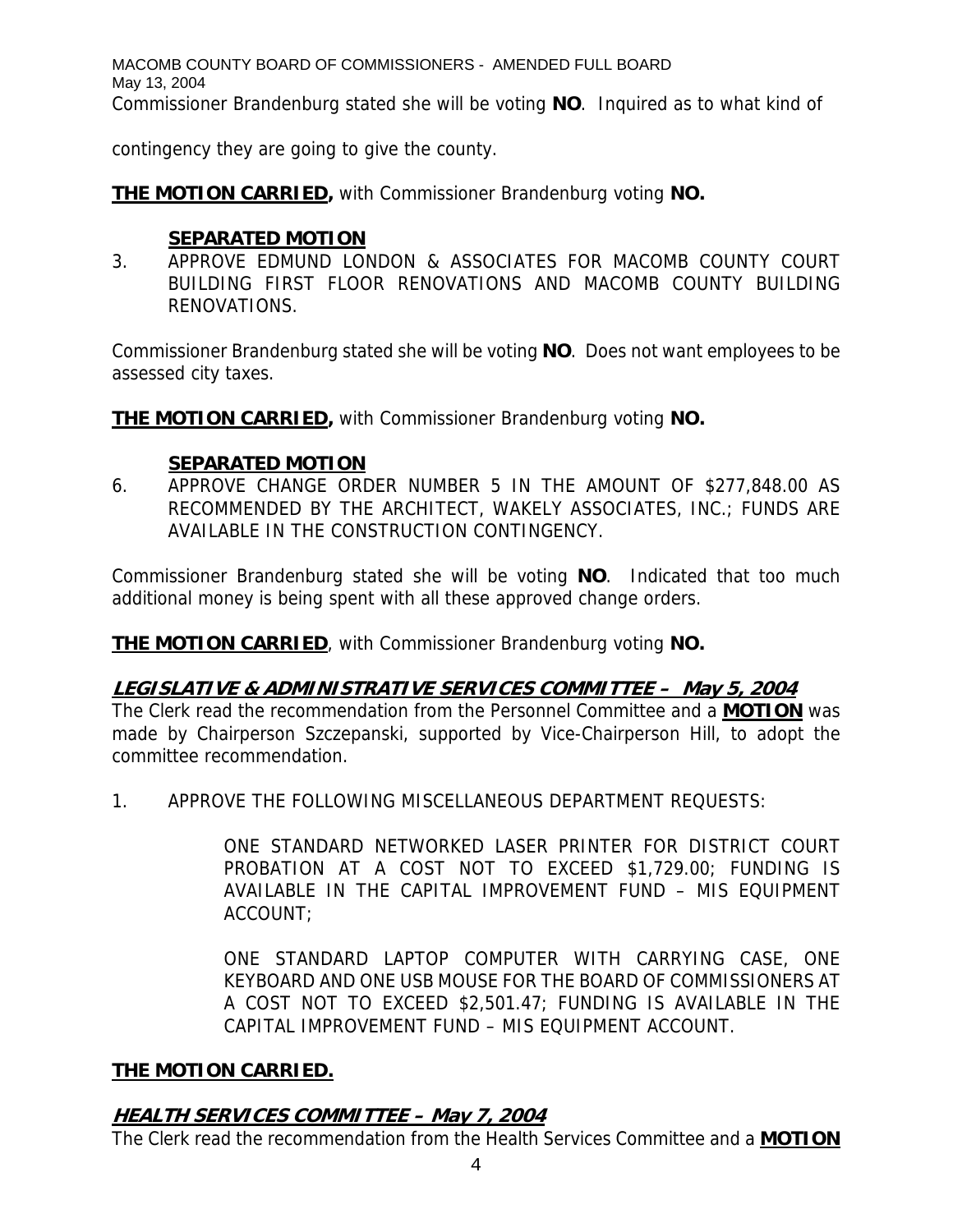MACOMB COUNTY BOARD OF COMMISSIONERS - AMENDED FULL BOARD May 13, 2004 was made by Chairperson DeSaele, supported by Vice-Chairperson Haggerty, to adopt the

committee recommendation.

1. AMEND THE 2004 DISCRETIONARY FEE SCHEDULE TO INCLUDE TRAINING FEES FOR A RE-CERTIFICATION COURSE UNDER THE "REGULATIONS GOVERNING FOOD SAFETY TRAINING FOR FOOD SERVICE ESTABLISHMENTS IN MACOMB COUNTY, MICHIGAN".

**THE MOTION CARRIED**, with Commissioner Brandenburg voting **NO.** 

# **PERSONNEL COMMITTEE – May 10, 2004**

The Clerk read the recommendations from the Personnel Committee and a **MOTION** was made by Chairperson Mijac, supported by Vice-Chairperson Doherty, to adopt the committee recommendations.

Commissioner Brandenburg asked her **NO** vote be recorded on Motion #2. There were **NO** objections.

- 1. RECONFIRM THE FOLLOWING VACANCIES:
	- 1. (1) PROGRAM COORDINATOR CIRCUIT COURT-JUVENILE DIVISION
	- 2. (1) TYPIST CLERK III CIRCUIT COURT-JUVENILE DIVISION

- 3. (1) PROGRAM SUPERVISOR COMMUNITY MENTAL HEALTH
- 
- 5. (1) DEPUTY COURT CLERK I/II 42-2 DISTRICT COURT

4. (1) SECURITY GUARD FACILITIES & OPERATIONS

- 
- 2. APPROVE ADJUSTMENT OF PAY GRADE AND REVISED JOB DESCRIPTION FOR THE POSITION OF VEHICLE MAINTENANCE OPERATOR AT THE MACOMB COUNTY COMMUNITY SERVICES AGENCY AS RECOMMENDED BY THE DIRECTOR OF THE HUMAN RESOURCES DEPARTMENT.

# **THE MOTION CARRIED.**

# **BUDGET COMMITTEE –May 11, 2004**

The Clerk read the recommendations from the Budget Committee and a **MOTION** was made by Chairperson Kolakowski, supported by Vice-Chairperson Sessa, to adopt the committee recommendations.

Commissioner Mijac asked to separate Motion #3. There were **NO** objections.

A vote was taken on the following:

1. APPROVE THE ATTACHED LEASE AGREEMENT WITH SORRENTINO INVESTMENTS COMPANY COMMENCING MARCH 1, 2004 AT A COST OF \$1,950.00 PER MONTH, AS AMENDED, AT THE BUDGET COMMITTEE MEETING ON MAY 11, 2004. FURTHER, THE 2004 REQUIREMENT OF \$17,550.00 IS AVAILABLE IN THE CONTINGENCY ACCOUNT (SHERIFF HACKEL IS PURSUING STATE GRANT MONEY,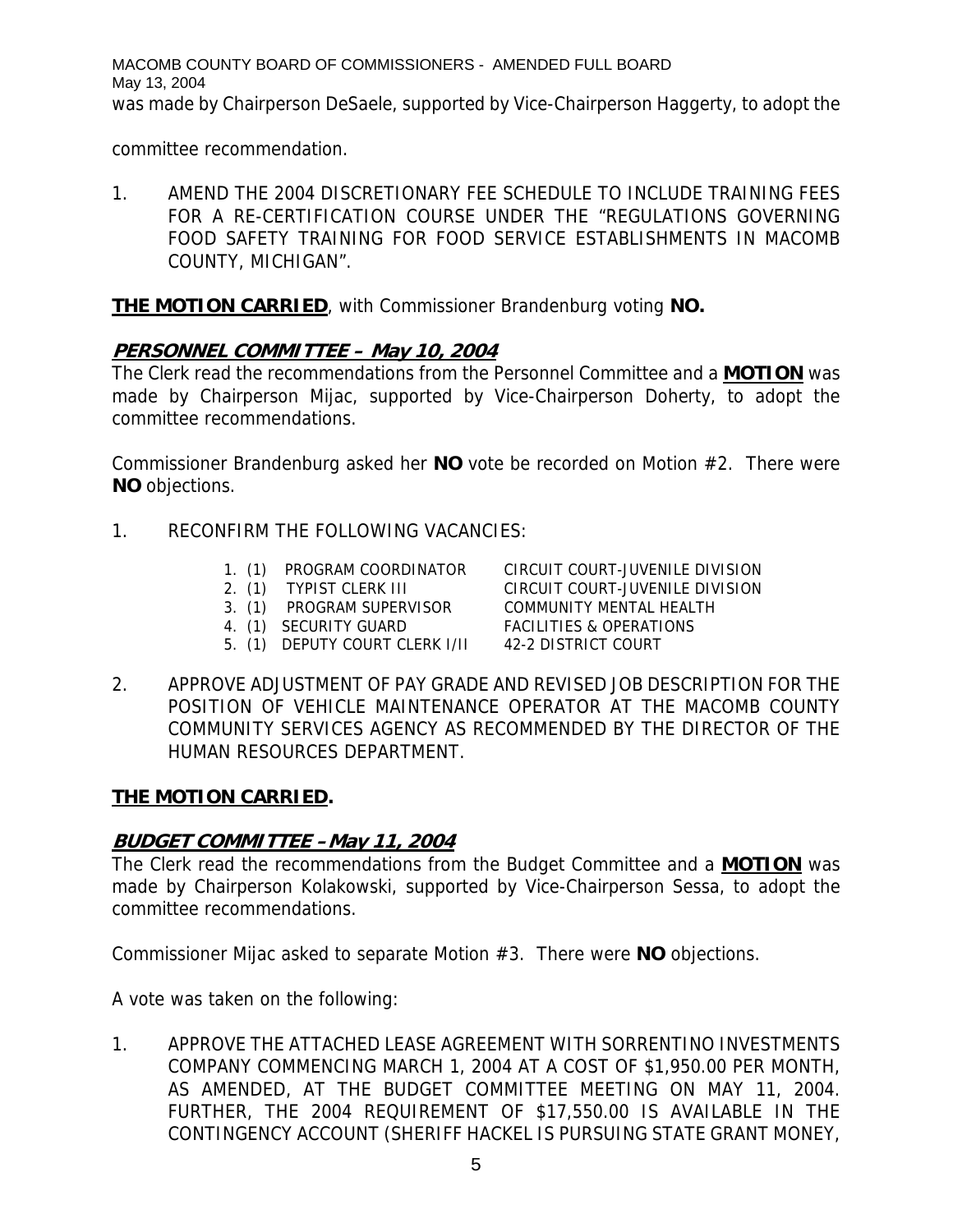MACOMB COUNTY BOARD OF COMMISSIONERS - AMENDED FULL BOARD May 13, 2004 IF AVAILABLE).

- 2. ALLOCATE \$4,154.00 MATCHING COUNTY FUNDS IN ORDER TO ACCEPT \$37,390.00 OF LOCAL LAW ENFORCEMENT BLOCK GRANT FUNDS FROM THE U.S. DEPARTMENT OF JUSTICE. FUNDING IN THE AMOUNT OF \$4,154.00 IS AVAILABLE IN THE 2004 BUDGET.
- 4. ADOPT THE 2004-2008 5-YEAR CAPITAL IMPROVEMENT PROGRAM.
- 5. ADOPT THE 2005 BUDGET CALENDAR.

### **THE MOTION CARRIED.**

#### **SEPARATED MOTION**

- 3. APPROVE THE REQUESTS FOR REIMBURSEMENT OF COSTS FROM THE "ENVIRONMENTAL PROBLEMS: LAKE/RIVER FUND" AS FOLLOWS:
	- a) \$6,000.00 TO CLINTON TOWNSHIP FOR LOGJAM REMOVAL IN THE CLINTON RIVER MAIN AND NORTH BRANCHES;
	- b) \$25,000.00 TO CLINTON TOWNSHIP FOR CONTINUATION OF THE ILLICIT DISCHARGE ELIMINATION PROGRAM GRANT;
	- c) \$1,200.00 TO THE CITY OF FRASER FOR TREATING AND TESTING RETENTION PONDS;
	- d) \$40,000.00 TO CHESTERFIELD TOWNSHIP TO CONDUCT A FEASIBILITY STUDY FOR PREVENTION OF BLOCKAGES IN THE JANS AND ROSELANE STREET CANAL;
	- e) \$40,000.00 TO MACOMB TOWNSHIP FOR THE CRITTENDEN DRAIN; AND
	- f) \$40,000.00 TO RAY TOWNSHIP FOR WETLAND AND FLOODPLAIN RESTORATION.

Commissioner Mijac put forth questions to Tom Kalkofen, Director of the Health Department.

A discussion ensued.

# **THE MOTION CARRIED**.

# **FINANCE COMMITTEE – May 12, 2004**

The Clerk read the recommendations from the Finance Committee and a **MOTION** was made by Chairperson Revoir, supported by Vice-Chairperson Slinde, to adopt the committee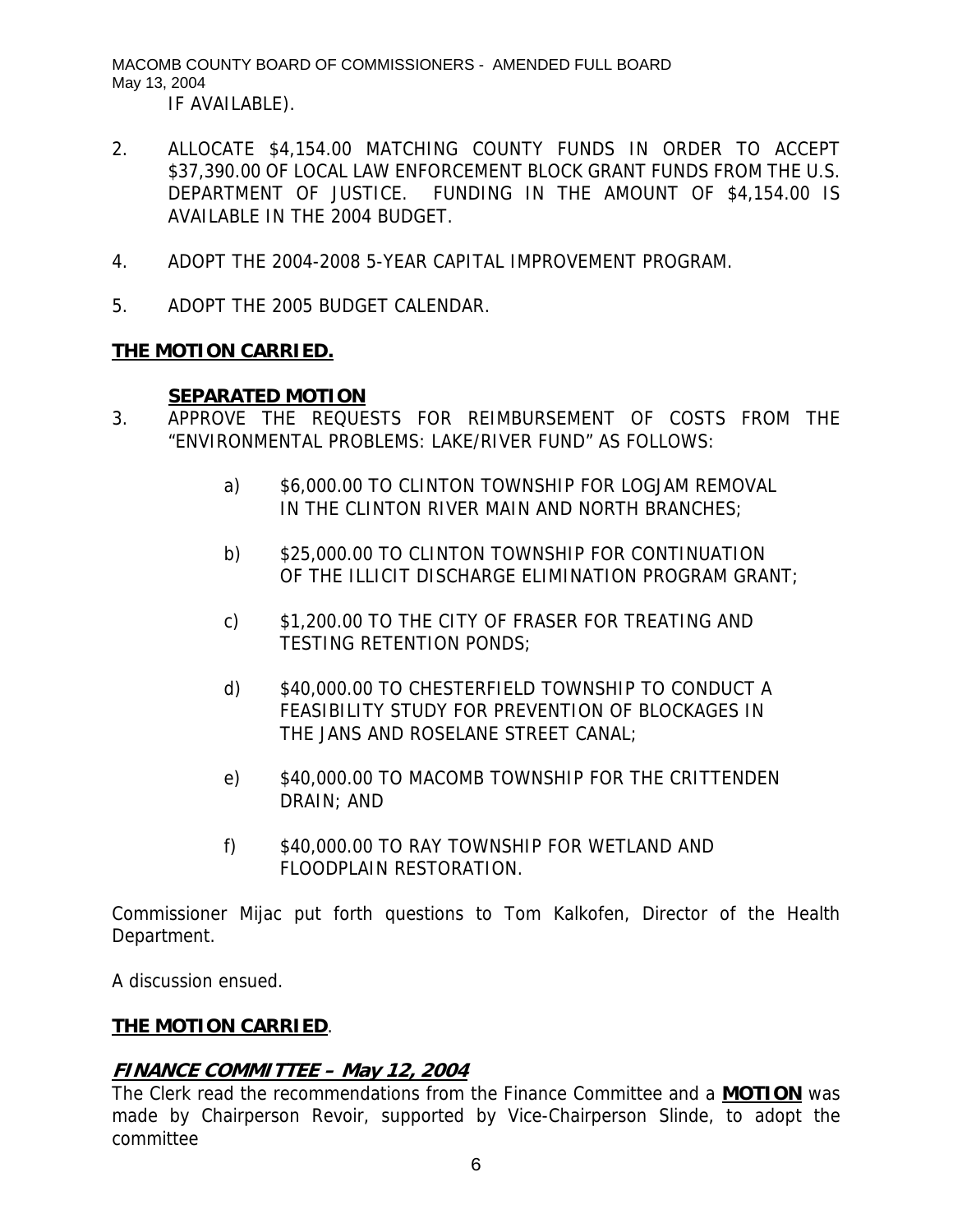- 1. APPROVE THE MONTHLY BILLS (WITH CORRECTIONS, DELETIONS AND/OR ADDENDA) AND AUTHORIZE PAYMENT; FURTHER, TO APPROVE THE PAYROLL IN THE AMOUNT OF \$4,580,230.06, WITH NECESSARY MODIFICATIONS TO THE APPROPRIATIONS.
- 2. RECONFIRM ONE TEACHER VACANCY AT MACOMB COUNTY COMMUNITY SERVICES AGENCY.

### **THE MOTION CARRIED.**

A **MOTION TO SUSPEND THE RULES** to add a Resolution to Honor the Teachers and Staff at Burr Elementary School in Shelby Township was made by Commissioner Szczepanski. There were **NO** objections. **THE MOTION CARRIED.** 

Commissioner Sessa asked to add a Resolution Commending Joseph P. Rodgers for Achieving the Status of Eagle Scout in the Boy Scouts of America. There were **NO** objections.

#### **RESOLUTIONS/TRIBUTES**

A **MOTION** was made by Commissioner Kennard, supported by Commissioner Sauger, to adopt the Resolutions and Tributes in their entirety.

| Res. No. 04-50 | Full Faith and Credit/Lake St. Clair Clean Water Initiative – (offered by<br>White; recommended by Operational Services Committee on 5-04-04)                                                    |
|----------------|--------------------------------------------------------------------------------------------------------------------------------------------------------------------------------------------------|
| Res. No. 04-48 | Declaring May 16-22, 2004 as Emergency Medical Services Week<br>(offered by White; recommended by Health Services Committee on<br>$5-07-04)$                                                     |
| Res. No. 04-54 | Commending Mitch Kehetian for 50 Years of Service (offered by<br>Perna; recommended by Personnel Committee on 5-10-04)                                                                           |
| Res. No. 04-55 | Commending Pete Waldemeir for 50 Years of Service (offered by<br>Perna; recommended by Personnel Committee on 5-10-04)                                                                           |
| Res. No. 04-51 | Commending Roger Markham, Superintendent of Van Dyke School<br>District – Retirement (offered by Sauger; recommended by Budget<br>Committee on 5-11-04)                                          |
| Res. No. 04-56 | Commending Monsignor Ricardo Bass for His Many Years of Dedicated<br>Service to St. Joan of Arc Parish and the Community (offered by<br>Fraschetti; recommended by Finance Committee on 5-12-04) |
| Res. No. 04-47 | Commending Macomb County Adult Day Service Program - 20 <sup>th</sup>                                                                                                                            |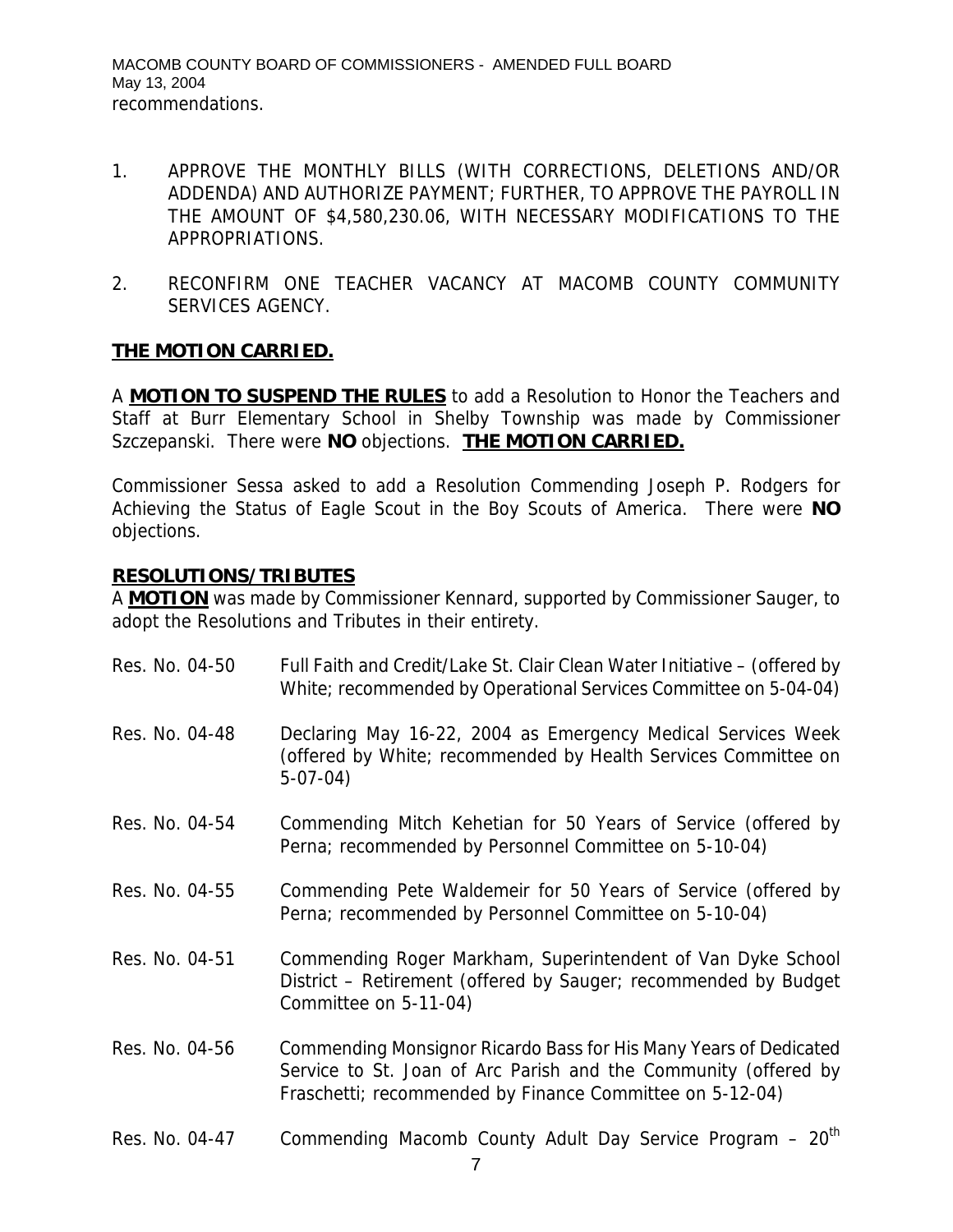| May 13, 2004   | MACOMB COUNTY BOARD OF COMMISSIONERS - AMENDED FULL BOARD                                                                             |
|----------------|---------------------------------------------------------------------------------------------------------------------------------------|
|                | Anniversary (offered by the Board; recommended by Finance<br>Committee on 5-12-04)                                                    |
| Res. No. 04-49 | Honoring Gaetano and Rose Mary Galli - 50 <sup>th</sup> Wedding Anniversary<br>(offered by Hill)                                      |
| Res. No. 04-53 | Honoring the teachers and staff at Burr Elementary (offered by<br>Szczepanski at Full Board)                                          |
| Res. No. 04-52 | Commending Joseph P. Rodgers for achieving the status of Eagle<br>Scout in the Boy Scouts of America (offered by Sessa at Full Board) |

### **THE MOTION CARRIED.**

#### **ITEM WAIVED TO FULL BOARD BY PERSONNEL COMMITTEE CHAIRMAN:**

A **MOTION** WAS MADE BY COMMISSIONER SLINDE, SUPPORTED BY COMMISSIONER BRANDENBURG TO APPROVE THE RATIFICATION OF THREE YEAR LABOR AGREEMENT WITH MACOMB COUNTY PROFESSIONAL DEPUTY SHERIFF'S ASSOCIATION REPRESENTING CORRECTION OFFICERS, AND THE **MOTION CARRIED**.

#### **NEW BUSINESS**

Commissioner Szczepanski concerned with County having only 17% rate for Bachelors Degrees and the growing careers in tri-county area are service industry which are not the kind of careers that will maintain our level of standard of living here. Wants goods and services produced here and shipped overseas and compete where need to be sold.

Commissioner Sauger thanked John Harder, President of the Deputies Association for doing a great job in ratifying the contract.

**Commissioner Brandenburg (VERBATIM) Well I very seldom disagree with the Commissioner two seats over, but on the automation alley I do disagree. You know, more of our jobs are being sent over there for one reason. Anything we send over to China gets reproduced there at \$1.54 an hour and sent back to us at one-hundredth the cost. And consequently, that's why we're losing all our jobs there. Fortunately, Americans are very innovative and they keep thing of new ideas, but they're just reproduced. There's no intellectual property; there's no morality in that area at all, in those other foreign countries. Here, we honor somebody's patent or copyright. There, forget it. As far as I'm concerned, ladies and gentleman, anything you send over there be prepared to never produce again. They only take so many and then the market is flooded and there's no consequence for duplicating or stealing ideas. Thank you.** 

Commissioner Rengert gave an update on Canadian garbage. House Bill 4688 passed the House and is now in Committee on land use and environment and indicated these changes won't be good for Macomb County.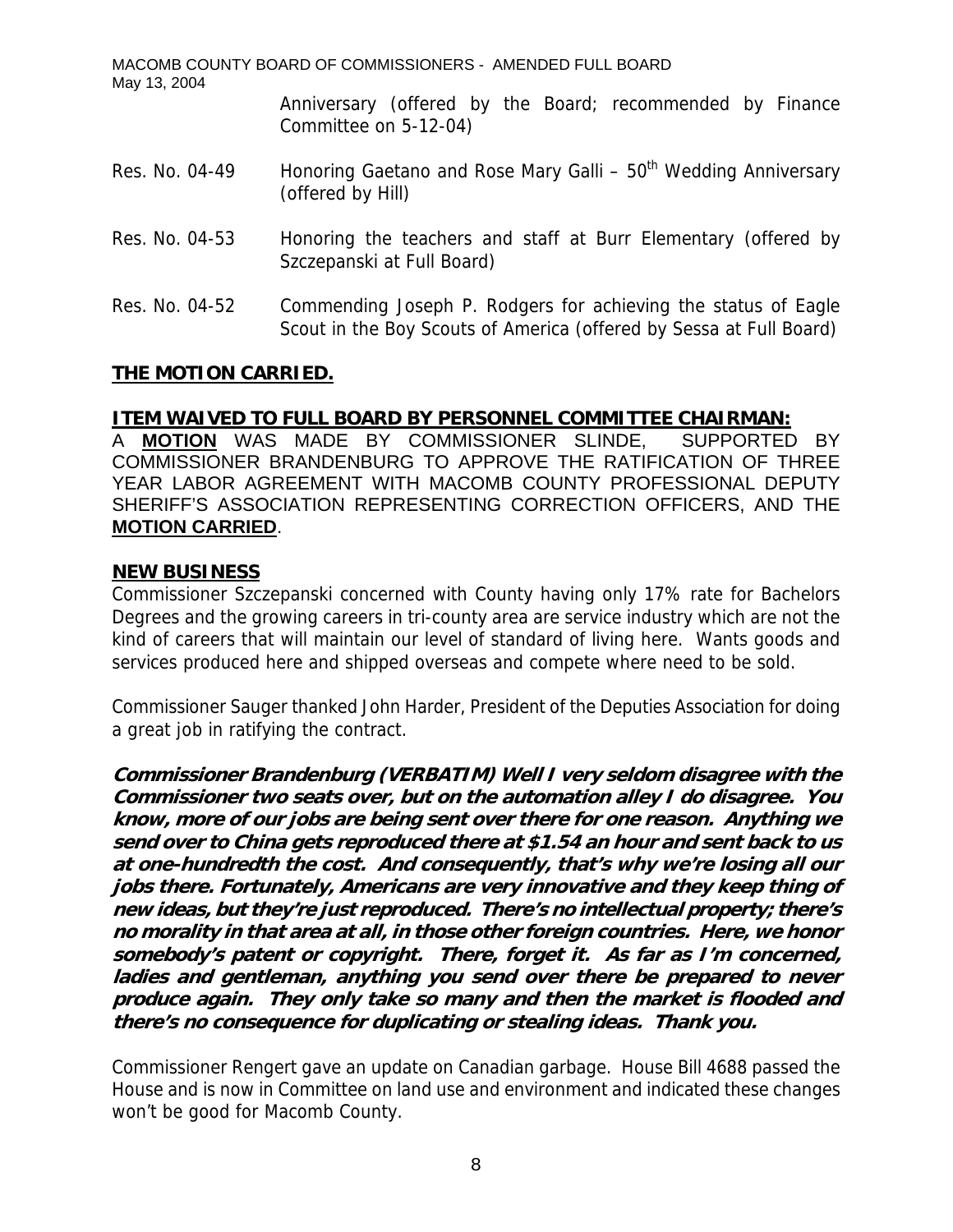MACOMB COUNTY BOARD OF COMMISSIONERS - AMENDED FULL BOARD May 13, 2004 Commissioner Fraschetti spoke regarding filings for County Commissioner. Made commitment to Board of Commissioners and the Public not to remove one Road

Commissioner, but all three.

Commissioner Kramer spoke about Youth Home information. Requested that Board of Commissioners receive copy of reports sent to Judge Maceroni.

Commissioner Sessa concurs with Commissioner Fraschetti with regard to the three Road Commissioners.

Commissioner Revoir asked for a Moment of Silence for the family of Nicholas Berg in Pennsylvania that was brutally murdered in Iraq.

#### **PUBLIC PARTICIPATION**

#### **Gregory Murray, 62 Rathbone, Mt. Clemens**

Update about the May  $2^{nd}$  Job Fair at the Clinton-Macomb Library which went very well.

# **John Harder, President of Macomb County Professional Deputy Sheriff's Association**

Thanked the Board for ratification of their contract.

### **James Santilli, 18445 Manorwood West, Clinton Township**

(VERBATIM per request to amend by Commissioner Revoir) **First I wanted to thank the Commissioners that have been taking a stand with the Macomb County Youth Home; the Whistleblower Group greatly appreciates it. I know Commissioner Revoir, Commissioner DiMaria, Commissioner Kolakowski and some others have shown a great deal of interest in it and we really appreciate it.** 

#### **Ron Grogan, 1886 River Road, St. Clair**

Indicated he had a hard time following the procedures of full board meetings.

#### **ROLL CALL ATTENDANCE**

| Danny Sypniewski      | District 1  |
|-----------------------|-------------|
| Marvin Sauger         | District 2  |
| Phillip A. DiMaria    | District 3  |
| Mike Walsh            | District 4  |
| Susan L. Doherty      | District 5  |
| Joan Flynn            | District 6  |
| Sue Rocca             | District 7  |
| Diana J. Kolakowski   | District 8  |
| Robert Mijac          | District 9  |
| <b>Philis DeSaele</b> | District 10 |
| Ed Szczepanski        | District 11 |
| Peter J. Lund         | District 12 |
| Don Brown             | District 13 |
| Kurt S. Kramer        | District 14 |